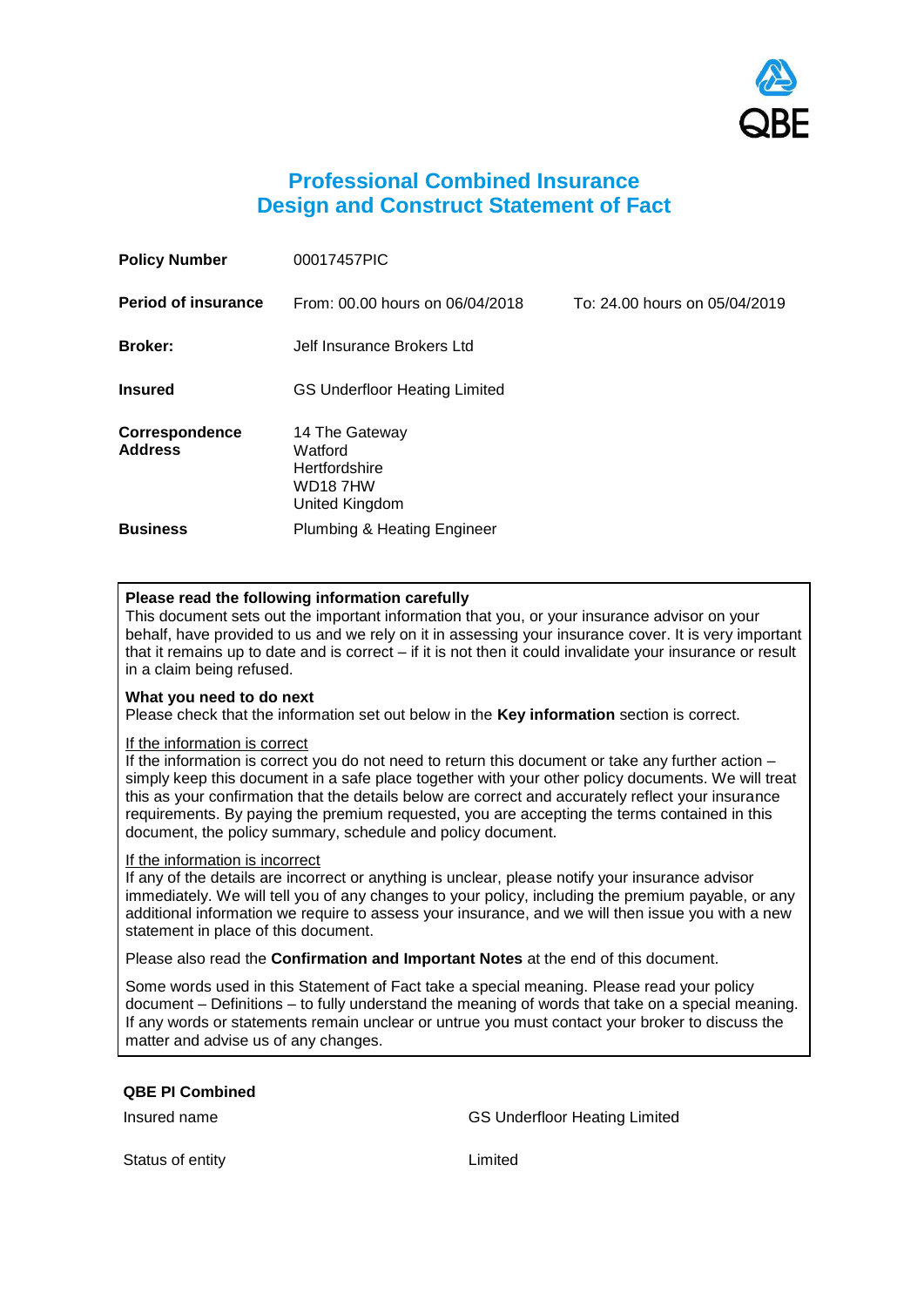

| Registered at Companies House in the UK                                          | Yes                                                                                                                                                                              |
|----------------------------------------------------------------------------------|----------------------------------------------------------------------------------------------------------------------------------------------------------------------------------|
| Company registration number                                                      | 07826384                                                                                                                                                                         |
| Date incorporated                                                                | 27/10/2011                                                                                                                                                                       |
| Business established date                                                        | 27/10/2011                                                                                                                                                                       |
| Registered address                                                               | 14 The Gateway<br>Watford<br>Hertfordshire<br>WD187HW<br>United Kingdom                                                                                                          |
| Trade/Profession                                                                 | <b>Plumbing &amp; Heating Engineer</b>                                                                                                                                           |
| Turnover                                                                         |                                                                                                                                                                                  |
| Percentage turnover from UK                                                      | 100.00%                                                                                                                                                                          |
| Percentage turnover from EU                                                      | 0.00%                                                                                                                                                                            |
| Percentage turnover from USA/Canada not<br>subject to USA/Canada jurisdiction    | 0.00%                                                                                                                                                                            |
| Percentage turnover from USA/Canada subject<br>to USA/Canada jurisdiction        | 0.00%                                                                                                                                                                            |
| Percentage turnover from rest of world                                           | 0.00%                                                                                                                                                                            |
| Wageroll                                                                         |                                                                                                                                                                                  |
| Number of directors/partners/principals                                          | 1                                                                                                                                                                                |
| Number of employees (excluding<br>directors/partners/principals)                 | 0                                                                                                                                                                                |
| All employees (inc. LOSC, trainees, apprentices) No<br>paid below PAYE threshold |                                                                                                                                                                                  |
| <b>Material facts</b>                                                            | Aware of circumstances which might<br>give rise to a claim                                                                                                                       |
|                                                                                  | Have there been significant<br>fluctuations in the proposer's income<br>or change in activities over the last 3<br>financial years or are anticipated in<br>the forthcoming year |
|                                                                                  | Insurance previously<br>declined/renewal refused/special<br>terms imposed                                                                                                        |

Offices outside the UK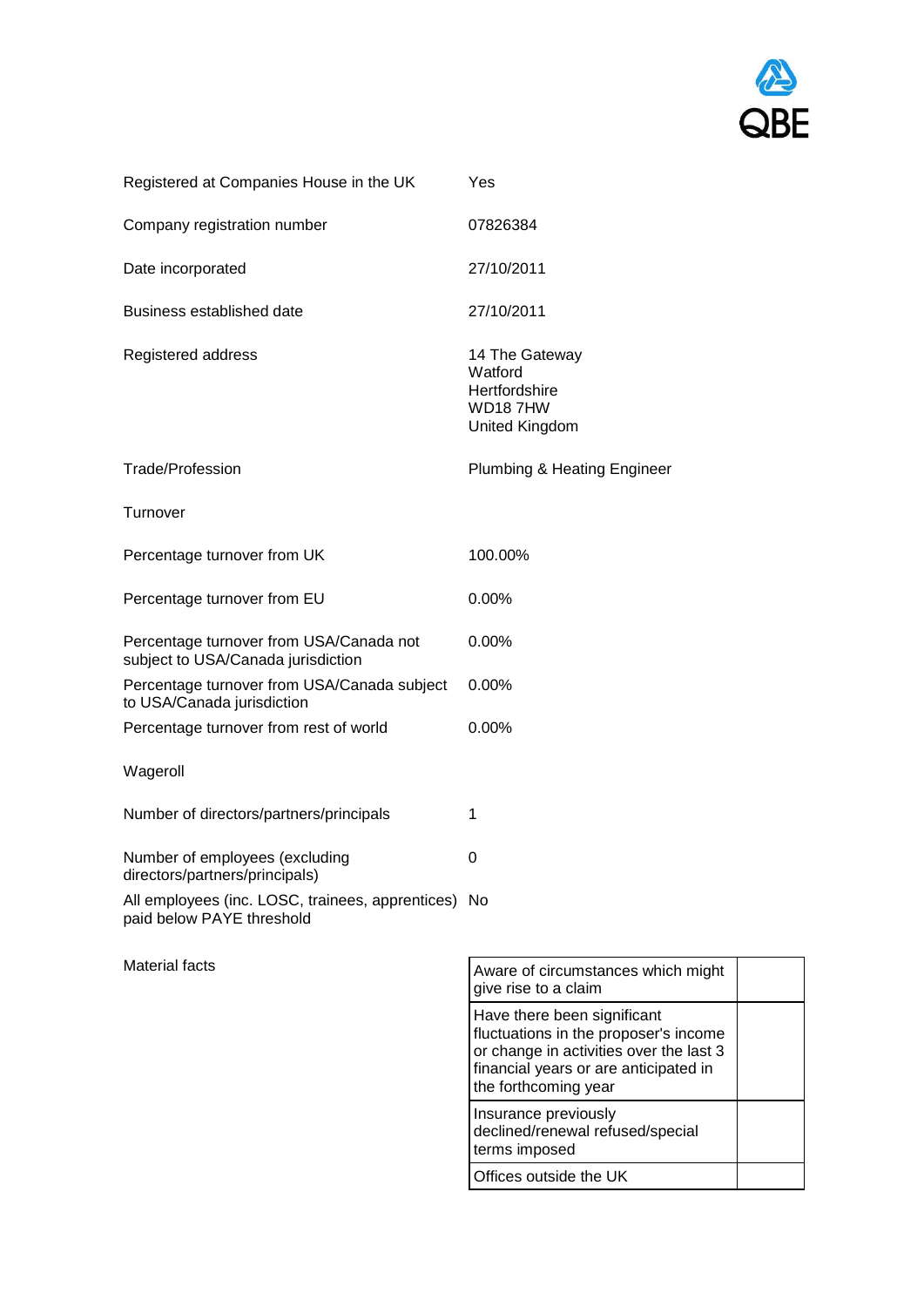

| Previous claims/losses/incidents<br>which have given rise to losses                                                                                                                 |  |
|-------------------------------------------------------------------------------------------------------------------------------------------------------------------------------------|--|
| Previously declared bankrupt,<br>insolvent or gone into liquidation or<br>have outstanding CCJ's                                                                                    |  |
| Principal, partners, directors or<br>trustees convicted or charged for a<br>criminal offence (non motoring) or<br>have received a civil penalty from the<br><b>UK Border Agency</b> |  |
|                                                                                                                                                                                     |  |

| <b>Professional Indemnity</b>                                                                                                            |                    |
|------------------------------------------------------------------------------------------------------------------------------------------|--------------------|
| Limit of indemnity                                                                                                                       | £2,500,000         |
| <b>Excess</b>                                                                                                                            | £2,500             |
| <b>Basis of Limit</b>                                                                                                                    | Any one claim      |
| Retroactive cover date                                                                                                                   | 06/04/2018         |
| Wording                                                                                                                                  | Design & Construct |
| Turnover where the firm carries out<br>construction/installation based on designs drawn<br>up by the firm                                | $0.00\%$           |
| Turnover where the firm carries out<br>construction/installation based on designs drawn<br>up by third parties appointed by the firm     | 100.00%            |
| Turnover where the firm carries out<br>construction/installation based on designs drawn<br>up by third parties not appointed by the firm | $0.00\%$           |
| Fees for design only (i.e. no construction<br>element)                                                                                   | $0.00\%$           |
| Fees for supervisory work only (i.e. no design or<br>construction element)                                                               | $0.00\%$           |
| All other turnover                                                                                                                       | $0.00\%$           |
| Largest Contract size                                                                                                                    |                    |
| Fees paid to subcontractors or consultants                                                                                               | £0                 |
| Activity split - Design & Construct                                                                                                      |                    |

| Aborted work                                         |  |
|------------------------------------------------------|--|
| Architecture - New build/structural<br>refurbishment |  |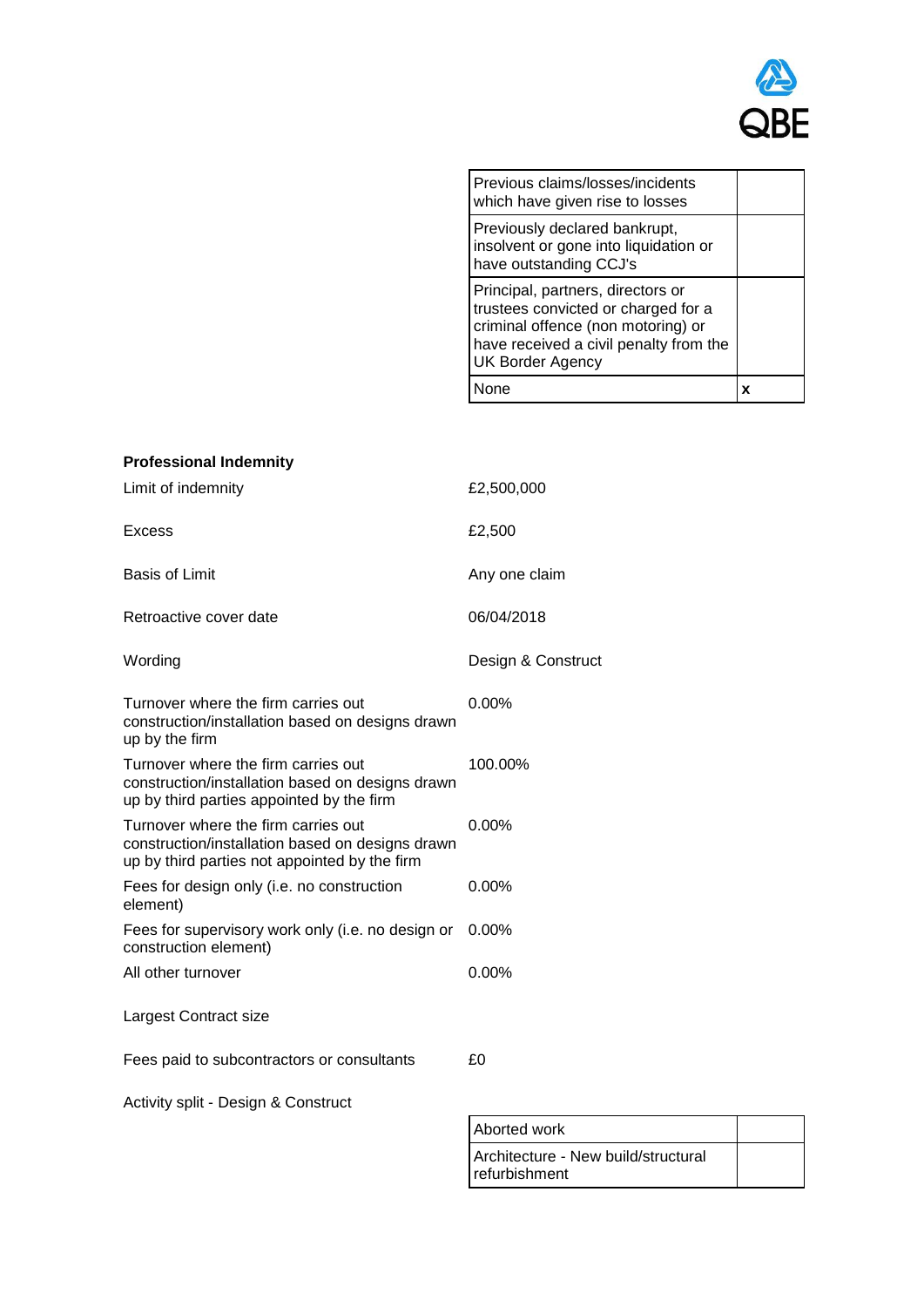

| Architecture - Non-structural<br>refurbishment    |        |
|---------------------------------------------------|--------|
| Building surveys non-structural / land<br>surveys |        |
| Civil engineering                                 |        |
| Electrical engineering                            | 20.00% |
| Feasibility studies/expert witness<br>work        |        |
| Heating and ventilation engineering               | 80.00% |
| Interior design                                   |        |
| Landscape / garden architecture                   |        |
| Mechanical engineering                            |        |
| Planning supervisory / CDM activities             |        |
| Project co-ordination                             |        |
| Project management                                |        |
| Quantity surveying                                |        |
| Soil & foundation engineering                     |        |
| Structural engineering                            |        |
| Structural surveys/valuations                     |        |
| Town planning                                     |        |
| Other                                             |        |

Work split

| Airports/railways                   |  |
|-------------------------------------|--|
| All other leisure                   |  |
| Amusement Parks                     |  |
| Arenas/stadia/amusement rides       |  |
| Aviation/automotive/military/marine |  |
| Bridges/tunnels                     |  |
| Chemical/oil/nuclear facilities     |  |
| Children's play areas               |  |
| Churches/cathedrals                 |  |
| Cladding/glazing/curtain walling    |  |
| Clean rooms                         |  |
| Dams/mines                          |  |
| Demolition                          |  |
| Factory/industrial                  |  |
| Foundations/piling/underpinning     |  |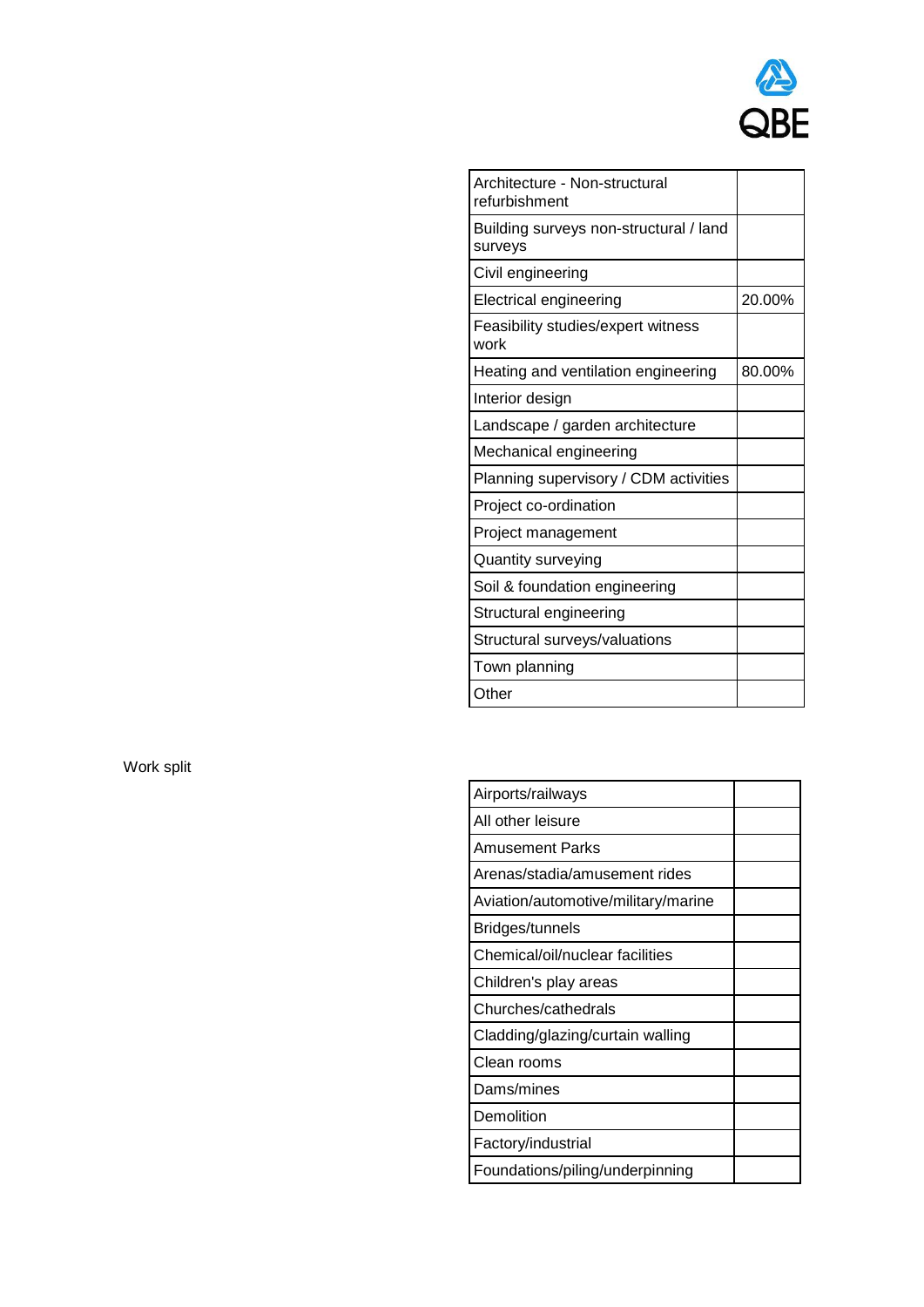

| Harbours/jetties/offshore installations |        |
|-----------------------------------------|--------|
| Housing schemes (over 3 floors)         | 50.00% |
| Housing schemes (under 3 floors)        | 50.00% |
| Mechanical and bulk handling plant      |        |
| Office/retail                           |        |
| Pipe work/tanks/vessels/silos           |        |
| Power plants                            |        |
| Pubs/restaurants/hotels                 |        |
| Roads/highways/motorways                |        |
| Schools/hospitals/municipal buildings   |        |
| Sewerage/water schemes                  |        |
| Swimming pools                          |        |
| Other                                   |        |

Material facts - Design & Construct

| Asbestos or environmental work<br>undertaken                                                                                                                                  |   |
|-------------------------------------------------------------------------------------------------------------------------------------------------------------------------------|---|
| Contracts or terms of engagement,<br>including any changes, are not<br>evidenced in writing, specifying the<br>work to be undertaken and the extent<br>of your responsibility |   |
| Government Departmental or Local<br>Authority contracts exceed 50% of<br>total income                                                                                         |   |
| Has the proposer ever failed to<br>complete a project                                                                                                                         |   |
| If no design liability has been<br>disclosed, past contracts have been<br>undertaken with a design liability                                                                  |   |
| Proposer does not exclude indirect &<br>consequential losses within their<br>contracts with clients                                                                           |   |
| None                                                                                                                                                                          | x |

### Material facts

| Any change to business activities in<br>the last 12 months or planned for the<br>next 12 months |  |
|-------------------------------------------------------------------------------------------------|--|
| Contracts are not always drawn up in<br>writing                                                 |  |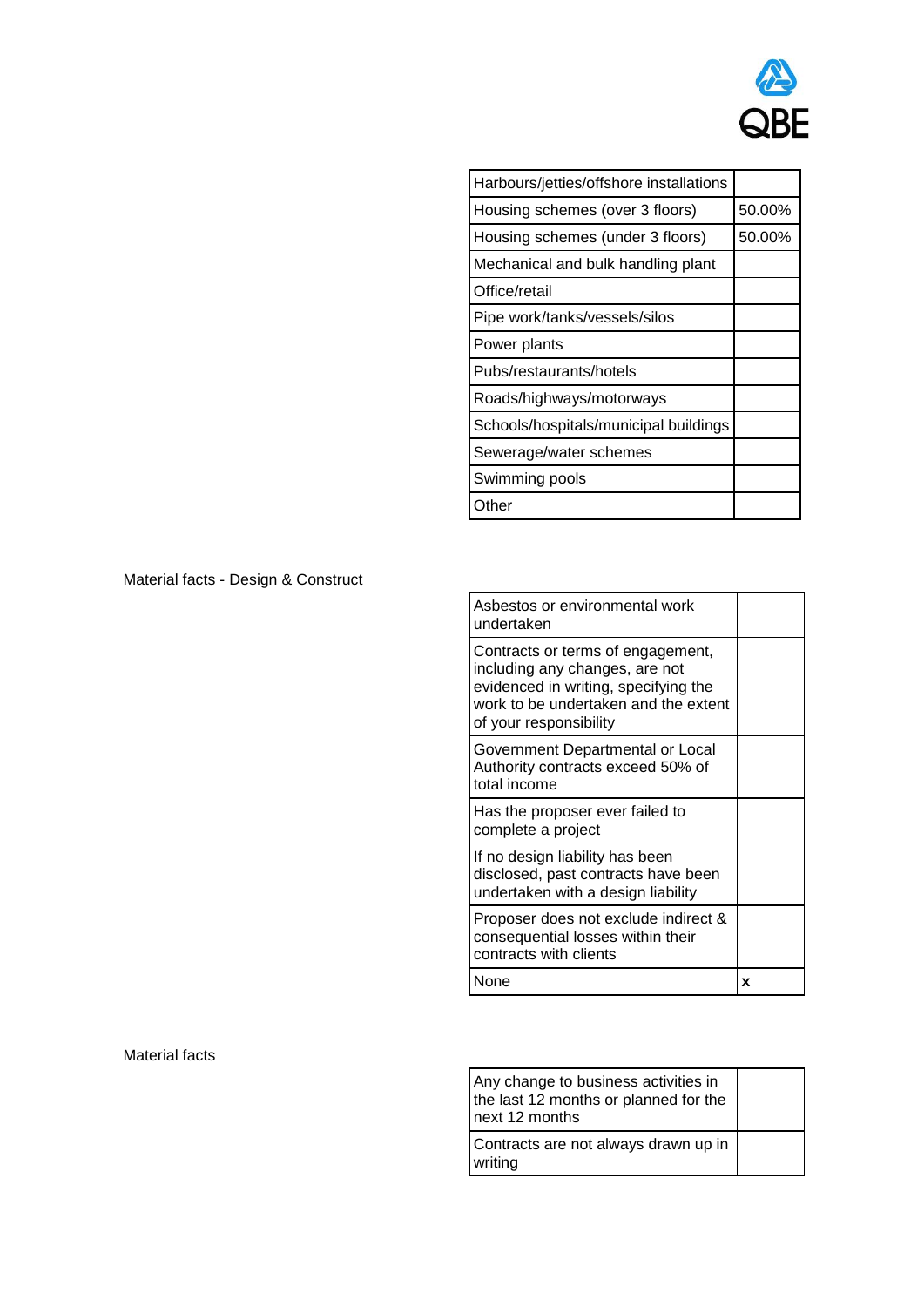

| Previous disciplinary action taken by<br>an outside professional or regulatory<br>body                                                                                            |   |
|-----------------------------------------------------------------------------------------------------------------------------------------------------------------------------------|---|
| Principal, partner or director of the<br>proposer doesn't hold relevant<br>qualification(s) or has less than two<br>years relevant experience for the<br>activities being insured |   |
| Proposer has no established policy<br>for checking background of job<br>candidates prior to them being<br>offered the job                                                         | x |
| Require cover for previous business                                                                                                                                               |   |
| None                                                                                                                                                                              |   |

# **Legal Expenses**

Limit of indemnity  $£100,000$ 

 $Excess$   $f0$ 

# **You do not have to return this form**

If you are satisfied that the information set out in this form is correct and you have disclosed all the relevant details, you do not need to return this document. Please keep it in a safe place with your policy documents. If any of the details are incorrect or anything is unclear, you must inform your insurance advisor within seven days and they will advise you if the changes(s) affect the acceptability and/or premium of this insurance.

# **CONFIRMATION**

We rely on the information set out above in assessing your insurance cover. By not returning this form and subsequently paying the premium you are confirming the details set out in the **Key Information** section above, whether given by you or by your insurance advisor on your behalf, are complete and true and that you have not withheld any information. If information detailed in this document has been provided on your behalf, you agree the person is deemed to be your agent and not an agent for QBE Insurance (Europe) Limited and that you have read and verified the information provided.

# **USE OF PERSONAL INFORMATION**

To provide our services as an insurer, **QBE Insurance (Europe) Limited** will collect and use information about you or a beneficiary under the policy (e.g. your employees or other identified individuals), such as name, address and contact details. This may also include special categories of personal data (e.g. about health) and information relating to criminal convictions and offences. The purposes for which we use personal data may include: evaluating your insurance application and providing a quotation; providing insurance cover; handling claims; and crime prevention and debt recovery.

More information about our use of personal data is set out in the QBE European Operations Privacy Notice (Privacy Notice) available at [https://qbeeurope.com/privacy-policy/.](https://qbeeurope.com/privacy-policy/) You can also request a copy of the Privacy Notice by contacting the Data Protection Officer at [dpo@uk.qbe.com](file:///D:/win32app/Templates/Complex/footer/qbestof-93934821_c1b7b1ca47a64902be1f170a950ff1d6/dpo@uk.qbe.com) or QBE Insurance (Europe) Limited, Plantation Place, 30 Fenchurch Street, London, EC3M 3BD. We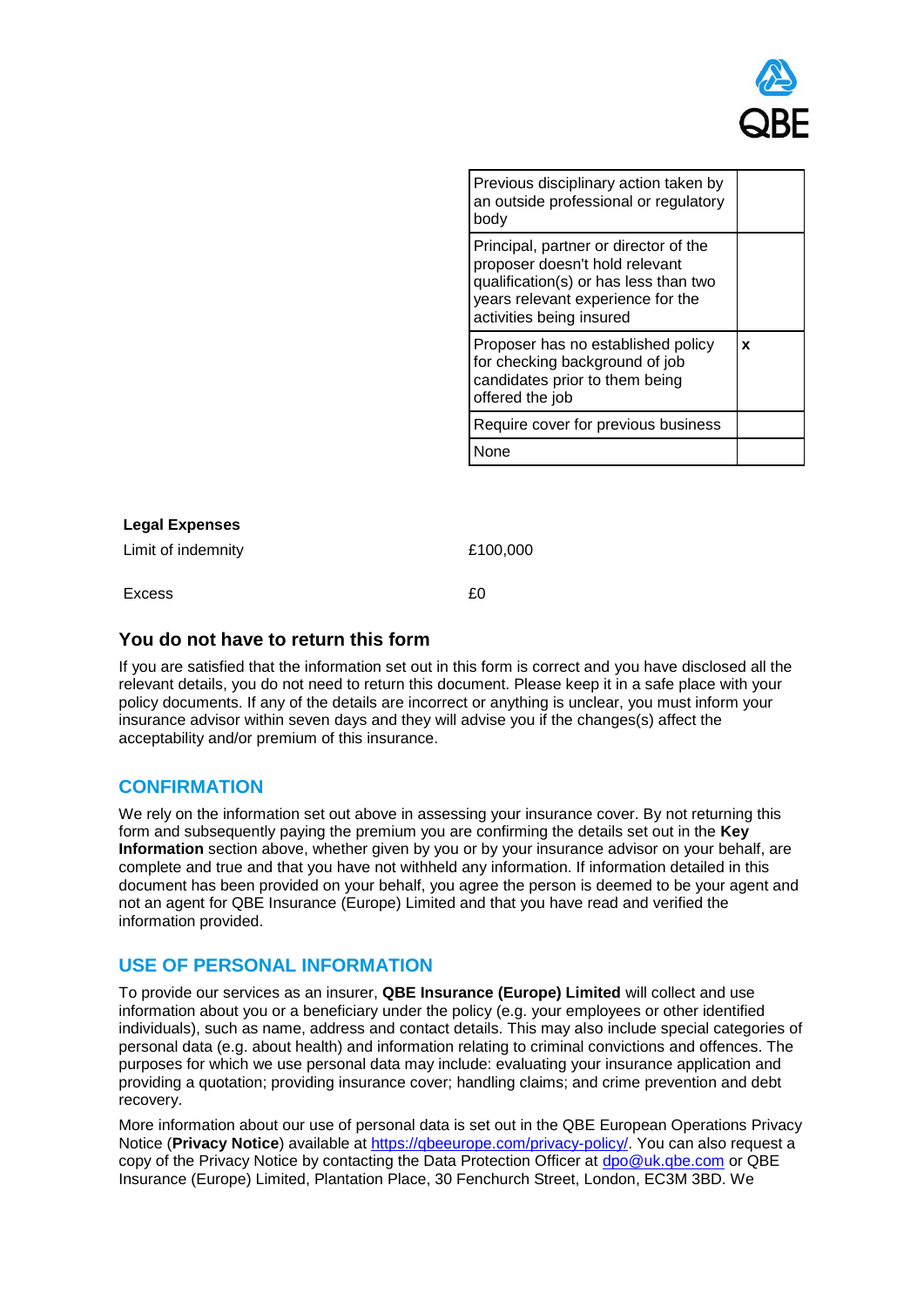

recommend that you review this notice.

We may pass personal data to third parties such as intermediaries, insurers, reinsurers, loss adjusters, sub-contractors, our affiliates, the police and other law enforcement agencies, fraud and crime prevention and detection agencies, databases and registers (for example the Motor Insurance Database, Claims and Underwriting Exchange and Motor Insurance Anti-Fraud and Theft Register) and to certain regulatory bodies who may require personal data themselves for the purposes described in the Privacy Notice [https://qbeeurope.com/privacy-policy/.](https://qbeeurope.com/privacy-policy/) If you require details of the third parties your data has been passed to and how this information is used please contact the Data Protection Officer at dpo@uk.gbe.com or at the address detailed above.

Depending on the circumstances, the use of personal data described in this notice may involve a transfer of data outside the UK and the European Economic Area to countries that have less robust data protection laws. Any such transfer will be made with appropriate safeguards in place.

### *Use of personal data for which consent is required*

*In some circumstances, we (and other insurance market participants) may need to collect and use special categories of personal data (e.g. health information) or information relating to criminal convictions and offences. Where this is required, unless another ground applies, consent to this processing is necessary for us to provide relevant services.*

*Although consent may be withdrawn at any time, this may mean we are unable to continue to provide services and/or process enquiries and/or claims and that insurance cover will stop.*

*Where you are providing us with personal data about a person other than yourself, you agree to provide this notice to them and confirm that you have obtained their consent as outlined above.*

# **IMPORTANT NOTES**

You should keep a complete record of all information supplied to us (see insurer information under), including copies of all letters. Full details of your Policy Terms and Conditions are available on our website at [www.qbeeurope.com.](file:///D:/win32app/Templates/Complex/footer/qbestof-93934821_c1b7b1ca47a64902be1f170a950ff1d6/www.qbeeurope.com) Alternatively, please ask your insurance broker for a full copy of the Policy.

QBE Insurance (Europe) Limited (registered in England number 1761561; Home State - United Kingdom. Authorised by the Prudential Regulation Authority and regulated by the Financial Conduct Authority and the Prudential Regulation Authority; registration number 202842)).

QBE Underwriting Limited (company number 01035198) is the managing agent of QBE Casualty Syndicate 386 at Lloyd's; QBE Syndicate 1886 at Lloyd's and QBE Property Syndicate 200 at Lloyd's. QBE Underwriting Services (UK) Limited (company number 02262145) is an Appointed Representative of QBE Underwriting Limited. All are authorised by the Prudential Regulation Authority and regulated by the Financial Conduct Authority and the Prudential Regulation Authority; registration number 204858.

The registered address for all the above is: Plantation Place, 30 Fenchurch Street, London EC3M 3BD.

### **Fraud Act 2006**

If you provide an answer/information which you know is untrue, or deliberately fail to provide information that we have requested (e.g. previous accidents) you may be committing a criminal offence.

### **Choice of contract law**

UK law allows both you and us to choose the law and jurisdiction applicable to the policy. Unless it is agreed otherwise, the law that applies to this contract is the law of that part of the United Kingdom where your principal premises is located

In addition any legal proceedings between you and us in connection with this contract will only take